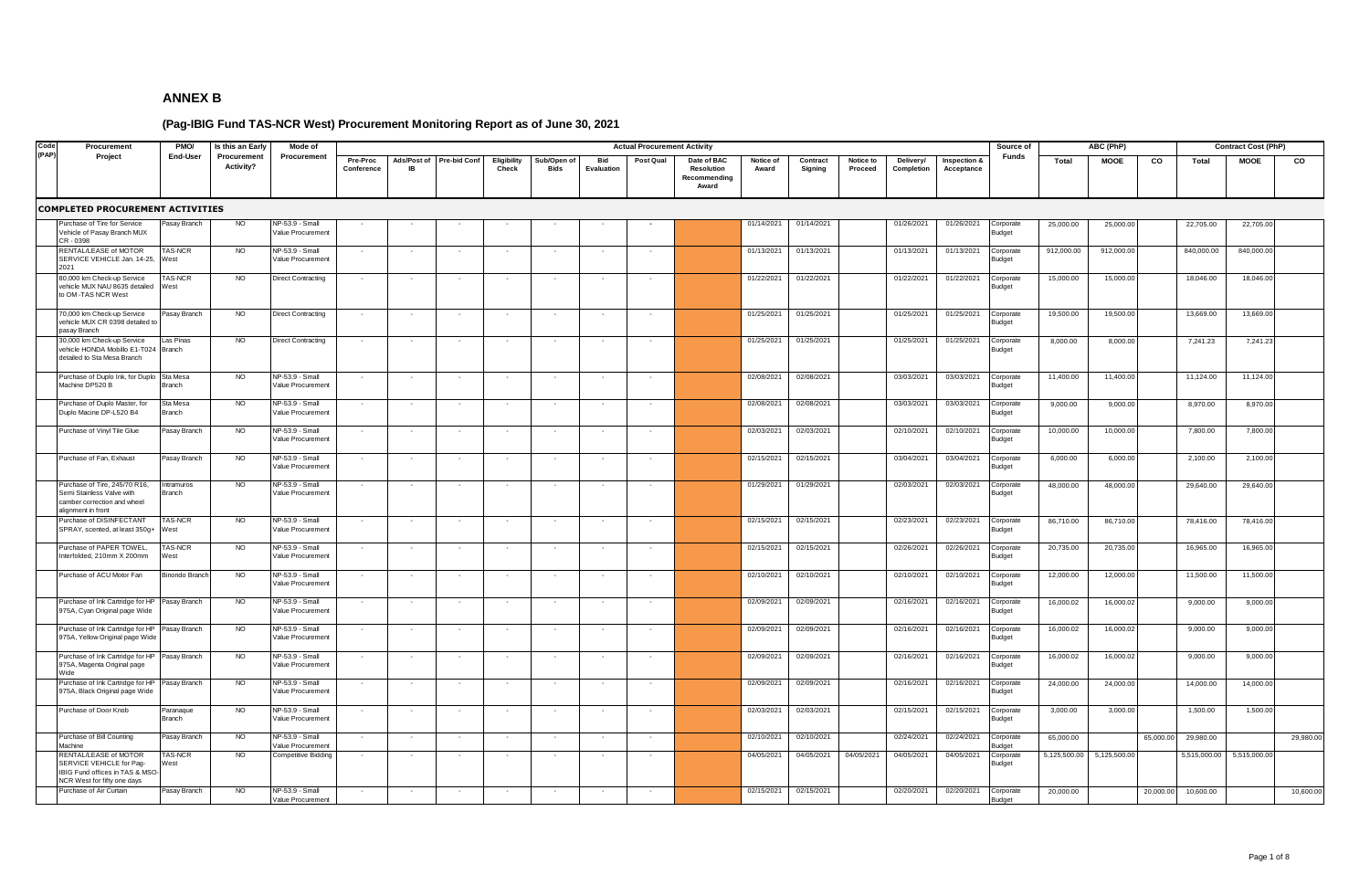| Code  | Procurement                                                                                                                                                   | <b>PMO/</b>                | Is this an Early         | Mode of                              |                          |             |                          |                          |                            |                   | <b>Actual Procurement Activity</b> |                                                           |                    |                     |                      |                         |                            | Source of                  |            | ABC (PhP)   |    |            | <b>Contract Cost (PhP)</b> |    |
|-------|---------------------------------------------------------------------------------------------------------------------------------------------------------------|----------------------------|--------------------------|--------------------------------------|--------------------------|-------------|--------------------------|--------------------------|----------------------------|-------------------|------------------------------------|-----------------------------------------------------------|--------------------|---------------------|----------------------|-------------------------|----------------------------|----------------------------|------------|-------------|----|------------|----------------------------|----|
| (PAP) | Project                                                                                                                                                       | End-User                   | Procurement<br>Activity? | Procurement                          | Pre-Proc<br>Conference   | Ads/Post of | <b>Pre-bid Conf</b>      | Eligibility<br>Check     | Sub/Open of<br><b>Bids</b> | Bid<br>Evaluation | Post Qual                          | Date of BAC<br><b>Resolution</b><br>Recommending<br>Award | Notice of<br>Award | Contract<br>Signing | Notice to<br>Proceed | Delivery/<br>Completion | Inspection &<br>Acceptance | Funds                      | Total      | <b>MOOE</b> | CO | Total      | <b>MOOE</b>                | co |
|       | <b>COMPLETED PROCUREMENT ACTIVITIES</b>                                                                                                                       |                            |                          |                                      |                          |             |                          |                          |                            |                   |                                    |                                                           |                    |                     |                      |                         |                            |                            |            |             |    |            |                            |    |
|       | RENTAL/LEASE of MOTOR<br>SERVICE VEHICLE Feb 5-16,<br>2021                                                                                                    | <b>TAS-NCR</b><br>West     | NO <sub>1</sub>          | NP-53.9 - Small<br>Value Procurement |                          |             |                          |                          |                            |                   |                                    |                                                           | 02/03/2021         | 02/03/2021          |                      | 02/03/2021              | 02/03/2021                 | Corporate<br>Budget        | 882,400.00 | 882,400.00  |    | 792,000.00 | 792,000.00                 |    |
|       | Purchase of Ink FII Type Black<br>UA for Riso SF5130 Ell A                                                                                                    | Paranaque<br>Branch        | NO.                      | <b>Direct Contracting</b>            |                          |             |                          |                          |                            |                   |                                    |                                                           | 01/29/2021         | 01/29/2021          |                      | 06/09/2021              | 06/09/2021                 | Corporate<br>tenbu         | 8,450.00   | 8,450.0     |    | 8,450.00   | 8,450.00                   |    |
|       | Purchase of Master Fll type 70                                                                                                                                | Paranaque<br><b>Branch</b> | <b>NO</b>                | <b>Direct Contracting</b>            |                          |             |                          |                          |                            |                   |                                    |                                                           | 01/29/2021         | 01/29/2021          |                      | 06/09/2021              | 06/09/2021                 | orporate<br><b>Sudaet</b>  | 14,500.00  | 14,500.0    |    | 14,500.00  | 14,500.00                  |    |
|       | Purchase of kyocera Toner TK-<br>6309 for TaskAlfa                                                                                                            | Pasay Branch               | <b>NO</b>                | <b>Direct Contracting</b>            |                          |             |                          |                          |                            |                   |                                    |                                                           | 01/29/2021         | 01/29/2021          |                      | 02/09/2021              | 02/09/2021                 | orporate<br>udaet          | 64,000.00  | 64,000.00   |    | 60,000.00  | 60,000.00                  |    |
|       | urchase of Ink for RISO<br>SF5130, F type, Black UA                                                                                                           | Pasay Branch               | <b>NO</b>                | <b>Direct Contracting</b>            |                          |             |                          |                          |                            |                   |                                    |                                                           | 01/29/2021         | 01/29/2021          |                      | 02/09/2021              | 02/09/2021                 | orporate<br>udaet          | 33,552.00  | 33,552.00   |    | 30,420.00  | 30,420.00                  |    |
|       | urchase of Paper, Multi-<br>urpose, Legal                                                                                                                     | Paranaque<br>Branch        | <b>NO</b>                | NP-53.9 - Small<br>Value Procurement |                          |             |                          |                          |                            |                   |                                    |                                                           | 02/10/2021         | 02/10/2021          |                      | 02/19/2021              | 02/19/2021                 | orporate<br><b>Sudget</b>  | 18,000.00  | 18,000.00   |    | 14,500.00  | 14,500.00                  |    |
|       | Purchase of Paper, Multi-<br>Purpose, Short                                                                                                                   | Paranaque<br>Branch        | <b>NO</b>                | NP-53.9 - Small<br>Value Procurement |                          |             |                          |                          |                            |                   |                                    |                                                           | 02/10/2021         | 02/10/2021          |                      | 02/19/2021              | 02/19/2021                 | <b>Corporate</b><br>udget  | 14,000.00  | 14,000.00   |    | 12,300.00  | 12,300.00                  |    |
|       | urchase of Paper cups, 6 oz                                                                                                                                   | Paranague<br>Branch        | <b>NO</b>                | NP-53.9 - Small<br>/alue Procurement |                          |             |                          |                          |                            |                   |                                    |                                                           | 02/10/2021         | 02/10/2021          |                      | 02/18/2021              | 02/18/2021                 | orporate<br><b>Budget</b>  | 8,000.00   | 8,000.00    |    | 3,600.00   | 3,600.00                   |    |
|       | Maintenance and replacement of<br>lefective spare parts of Duplo<br>DPL520                                                                                    | Sta Mesa<br>Branch         | <b>NO</b>                | <b>Direct Contracting</b>            |                          |             |                          |                          | $\sim$                     |                   |                                    |                                                           | 02/08/2021         | 02/08/2021          |                      | 02/13/2021              | 02/13/2021                 | Corporate<br><b>Budget</b> | 10,600.00  | 10,600.00   |    | 10,600.00  | 10,600.00                  |    |
|       | urchase of Fluorescent Tube,<br>36 watts                                                                                                                      | <b>Binondo Branc</b>       | <b>NO</b>                | NP-53.9 - Small<br>/alue Procurement |                          |             |                          |                          |                            |                   |                                    |                                                           | 02/08/2021         | 02/08/2021          |                      | 03/05/2021              | 03/05/2021                 | Corporate<br>Budget        | 3,500.00   | 3,500.00    |    | 3,250.00   | 3,250.00                   |    |
|       | Purchase of Starter, FS 40 watts                                                                                                                              | <b>Binondo Brancl</b>      | <b>NO</b>                | NP-53.9 - Small<br>Value Procurement |                          |             |                          |                          |                            |                   |                                    |                                                           | 02/08/2021         | 02/08/2021          |                      | 03/05/2021              | 03/05/2021                 | Corporate<br>Budget        | 1,500.00   | 1,500.00    |    | 1,200.00   | 1,200.00                   |    |
|       | Purchase of T8 LED Tube 9<br>vatts                                                                                                                            | Las Pinas<br>Branch        | <b>NO</b>                | NP-53.9 - Small<br>Value Procurement |                          |             |                          |                          |                            |                   |                                    |                                                           | 02/08/2021         | 02/08/2021          |                      | 03/05/2021              | 03/05/2021                 | Corporate<br>Budget        | 2,760.00   | 2,760.00    |    | 1,800.00   | 1,800.00                   |    |
|       | Purchase of T8 LED Tube 18<br>ratts                                                                                                                           | Las Pinas<br>Branch        | <b>NO</b>                | NP-53.9 - Small<br>Value Procurement |                          |             |                          |                          |                            |                   |                                    |                                                           | 02/08/2021         | 02/08/2021          |                      | 03/05/2021              | 03/05/2021                 | Corporate<br><b>Budget</b> | 5,200.00   | 5,200.00    |    | 3,200.00   | 3,200.00                   |    |
|       | urchase of KYOCERA parts                                                                                                                                      | Las Pinas<br><b>Branch</b> | <b>NO</b>                | <b>Direct Contracting</b>            |                          |             |                          |                          |                            |                   |                                    |                                                           | 02/08/2021         | 02/08/2021          |                      | 02/13/2021              | 02/13/2021                 | Corporate<br>udaet         | 14,708.00  | 14,708.00   |    | 14,708.00  | 14,708.00                  |    |
|       | urchae of RISO INK CV 3230                                                                                                                                    | Las Pinas<br>Branch        | <b>NO</b>                | <b>Direct Contracting</b>            | $\overline{\phantom{a}}$ |             |                          |                          | $\overline{\phantom{a}}$   |                   |                                    |                                                           | 02/08/2021         | 02/08/2021          |                      | 02/13/2021              | 02/13/2021                 | Corporate<br>udget         | 1,350.00   | 1,350.00    |    | 1,335.00   | 1,335.00                   |    |
|       | urchase of KYOCERA taskalfa                                                                                                                                   | Las Pinas<br>Branch        | NO.                      | <b>Direct Contracting</b>            | $\sim$                   |             |                          |                          | $\overline{\phantom{a}}$   |                   |                                    |                                                           | 02/08/2021         | 02/08/2021          |                      | 02/13/2021              | 02/13/2021                 | orporate<br>udaet          | 2,718.00   | 2,718.00    |    | 29,120.00  | 29,120.00                  |    |
|       | urchase of Refrigerator, 7 cubic                                                                                                                              | Las Pinas<br>Branch        | <b>NO</b>                | NP-53.9 - Small<br>Value Procurement |                          |             |                          |                          |                            |                   |                                    |                                                           | 02/15/2021         | 02/15/2021          |                      | 02/20/2021              | 02/20/2021                 | Corporate<br>Budget        | 15,000.00  | 15,000.00   |    | 13,000.00  | 13,000.00                  |    |
|       | urchase of PAPER, Multi-<br>urpose, Legal & Letter size, 70<br>asm., Subs.20                                                                                  | <b>TAS-NCR</b><br>West     | NO                       | NP-53.9 - Small<br>Value Procurement |                          |             |                          |                          |                            |                   |                                    |                                                           | 02/17/2021         | 02/17/2021          |                      | 02/22/2021              | 02/22/2021                 | Corporate<br>Budget        | 313,720.00 | 313,720.0   |    | 259,528.50 | 259,528.5                  |    |
|       | Purchase of Stationery & Office<br>supplies available in DBMPS                                                                                                | TAS-NCR<br>West            | NO.                      | <b>Direct Contracting</b>            |                          |             |                          |                          | $\overline{\phantom{a}}$   |                   |                                    |                                                           | 02/09/2021         | 02/09/2021          |                      | 03/02/2021              | 03/02/2021                 | Corporate<br>Budget        | 217,142.60 | 217,142.60  |    | 217,142.60 | 217,142.60                 |    |
|       | Purchase of Statinery & Office<br>Supplies for the 1st Quarter                                                                                                | TAS-NCR<br>West            | <b>NO</b>                | Shopping                             |                          |             |                          |                          |                            |                   |                                    |                                                           | 02/18/2021         | 02/18/2021          |                      | 03/01/2021              | 03/01/2021                 | Corporate<br>udget         | 339,461.50 | 339,461.50  |    | 175,702.60 | 175,702.60                 |    |
|       | Supply of labor, Delivery, repair<br>and installation of remote contral<br>receiver for 2 units of Aircon #34<br>nand 23 located at 2nd floor<br>Pasay Branch | Piog Branch                | NO.                      | NP-53.9 - Small<br>Value Procurement |                          |             |                          |                          |                            |                   |                                    |                                                           | 02/10/2021         | 02/10/2021          |                      | 02/10/2021              | 02/10/2021                 | Corporate<br>Budget        | 23,000.00  | 23,000.0    |    | 44,000.00  | 44,000.00                  |    |
|       | RENTAL/LEASE of MOTOR<br>SERVICE VEHICLE Feb 17 to<br>Mar 1, 2021                                                                                             | <b>TAS-NCR</b><br>West     | <b>NO</b>                | NP-53.9 - Small<br>Value Procurement |                          |             | $\overline{\phantom{a}}$ | $\overline{\phantom{a}}$ | $\sim$                     |                   | $\overline{\phantom{a}}$           |                                                           | 02/10/2021         | 02/10/2021          |                      | 02/10/2021              | 02/10/2021                 | Corporate<br>udget         | 854,400.00 | 854,400.00  |    | 750,400.00 | 750,400.00                 |    |
|       | urchase of Truck Master battery,<br>N200/8D for Generator                                                                                                     | Intramuros<br>Branch       | <b>NO</b>                | NP-53.9 - Small<br>Value Procurement |                          |             |                          |                          |                            |                   |                                    |                                                           | 02/15/2021         | 02/15/2021          |                      | 02/18/2021              | 02/18/2021                 | <b>Corporate</b><br>Budget | 28,000.00  | 28,000.00   |    | 26,600.00  | 26,600.00                  |    |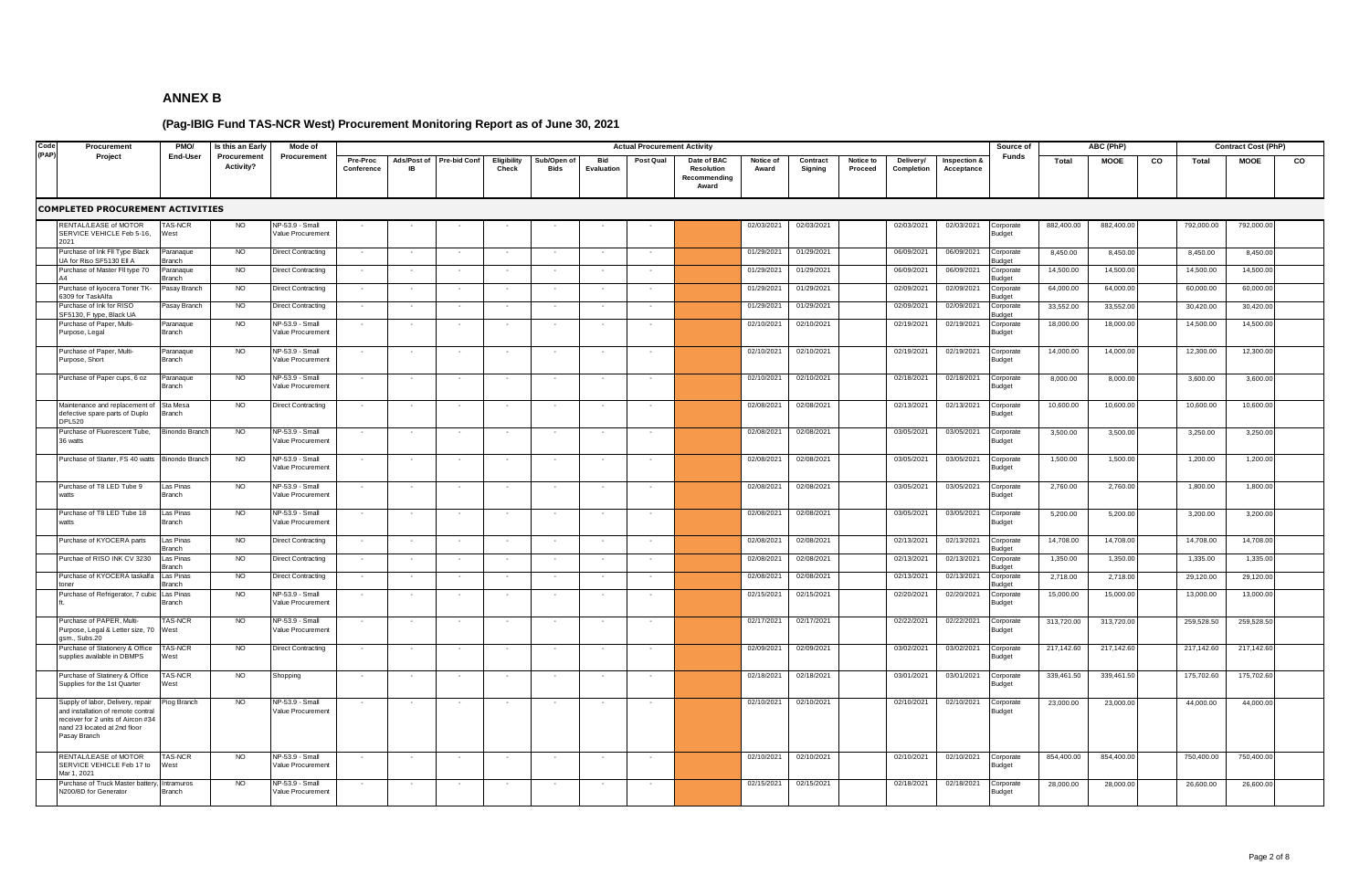| Code  | Procurement                                                                                                                                                 | PMO/                       | Is this an Early         | Mode of                              |                          |                          |              |                             |                            |                          | <b>Actual Procurement Activity</b> |                                                    |                    |                     |                      |                         |                            | Source of                  |            | ABC (PhP)   |    |            | <b>Contract Cost (PhP)</b> |    |
|-------|-------------------------------------------------------------------------------------------------------------------------------------------------------------|----------------------------|--------------------------|--------------------------------------|--------------------------|--------------------------|--------------|-----------------------------|----------------------------|--------------------------|------------------------------------|----------------------------------------------------|--------------------|---------------------|----------------------|-------------------------|----------------------------|----------------------------|------------|-------------|----|------------|----------------------------|----|
| (PAP) | Project                                                                                                                                                     | End-User                   | Procurement<br>Activity? | Procurement                          | Pre-Proc<br>Conference   | Ads/Post of<br><b>IB</b> | Pre-bid Conf | <b>Eligibility</b><br>Check | Sub/Open of<br><b>Bids</b> | <b>Bid</b><br>Evaluation | Post Qual                          | Date of BAC<br>Resolution<br>Recommending<br>Award | Notice of<br>Award | Contract<br>Signing | Notice to<br>Proceed | Delivery/<br>Completion | Inspection &<br>Acceptance | <b>Funds</b>               | Total      | <b>MOOE</b> | CO | Total      | <b>MOOE</b>                | co |
|       | COMPLETED PROCUREMENT ACTIVITIES                                                                                                                            |                            |                          |                                      |                          |                          |              |                             |                            |                          |                                    |                                                    |                    |                     |                      |                         |                            |                            |            |             |    |            |                            |    |
|       | Purchase of Clerical Chair                                                                                                                                  | Las Pinas<br><b>Branch</b> | <b>NO</b>                | NP-53.9 - Small<br>Value Procurement |                          |                          |              |                             |                            |                          |                                    |                                                    | 02/23/2021         | 02/23/2021          |                      | 02/28/2021              | 02/28/2021                 | Corporate<br><b>Budget</b> | 44,500.00  | 44,500.00   |    | 26,300.00  | 26,300.00                  |    |
|       | Purchase of ALCOHOL, 70%, 1<br>gallon                                                                                                                       | TAS-NCR<br>Nest            | <b>NO</b>                | NP-53.9 - Small<br>Value Procurement |                          |                          |              |                             |                            |                          |                                    |                                                    | 02/15/2021         | 02/15/2021          |                      | 02/19/2021              | 02/19/2021                 | Corporate<br>udget         | 41,760.00  | 41,760.00   |    | 39,600.00  | 39,600.00                  |    |
|       | Purchase of Toner, TK 6309,<br>Black, for Kyocer Taskalfa<br>3501i/4501i Copying Machine                                                                    | Paranaque<br><b>Iranch</b> | <b>NO</b>                | <b>Direct Contracting</b>            |                          |                          |              |                             |                            |                          |                                    |                                                    | 02/11/2021         | 02/11/2021          |                      | 02/16/2021              | 02/16/2021                 | Corporate<br>udget         | 15,000.00  | 15,000.00   |    | 15,000.00  | 15,000.00                  |    |
|       | Purchase of FACE MASK, 3 ply,<br>nedical grade, 50pcs/box                                                                                                   | TAS-NCR<br>West            | N <sub>O</sub>           | NP-53.9 - Small<br>Value Procurement | $\sim$                   |                          |              |                             |                            |                          |                                    |                                                    | 02/23/2021         | 02/23/2021          |                      | 03/03/2021              | 03/03/2021                 | Corporate<br>udget         | 52,780.00  | 52,780.00   |    | 45,051.50  | 45,051.50                  |    |
|       | Purchase of ALCOHOL, 70%<br>soprophophyl, 500ml                                                                                                             | <b>TAS-NCR</b><br>Nest     | <b>NO</b>                | NP-53.9 - Small<br>Value Procurement | $\sim$                   |                          |              |                             |                            |                          |                                    |                                                    | 02/15/2021         | 02/15/2021          |                      | 03/03/2021              | 03/03/2021                 | orporate;<br>udget         | 71,630.00  | 71,630.00   |    | 63,713.00  | 63,713.00                  |    |
|       | Purchase of FACE SHIELD, with<br>rame, clear                                                                                                                | <b>TAS-NCR</b><br>West     | NO                       | NP-53.9 - Small<br>Value Procurement | $\sim$                   |                          |              |                             |                            |                          |                                    |                                                    | 02/15/2021         | 02/15/2021          |                      | 03/03/2021              | 03/03/2021                 | Corporate<br><b>Budget</b> | 74,200.00  | 74,200.00   |    | 50,456.00  | 50,456.00                  |    |
|       | 20KM Preventive Maintenance                                                                                                                                 | Sta Mesa<br><b>Branch</b>  | <b>NO</b>                | NP-53.9 - Small<br>Value Procurement | $\sim$                   |                          |              |                             |                            |                          |                                    |                                                    | 02/15/2021         | 02/15/2021          |                      | 02/15/2021              | 02/15/2021                 | Corporate<br><b>Budget</b> | 10.00      | 10.00       |    | 12,699.69  | 12,699.69                  |    |
|       | Supply of labor, Delivery, repair<br>and installation of 20 TR<br>centarlized ACU locataed at 8th<br>floor stock room side, Justine<br>Building makati City | TAS-NCR<br>West            | <b>NO</b>                | NP-53.9 - Small<br>Value Procurement |                          |                          |              |                             |                            |                          |                                    |                                                    | 02/18/2021         | 02/18/2021          |                      | 02/18/2021              | 02/18/2021                 | Corporate<br>Budget        | 49,500.00  | 49,500.00   |    | 48,500.00  | 48,500.00                  |    |
|       | RENTAL/LEASE of MOTOR<br>SERVICE VEHICLE for the<br>period duration March 2-11,<br>2021.                                                                    | AS-NCR<br>West             | <b>NO</b>                | NP-53.9 - Small<br>Value Procurement |                          |                          |              |                             |                            |                          |                                    |                                                    | 02/26/2021         | 02/26/2021          |                      | 02/26/2021              | 02/26/2021                 | Corporate<br>Budget        | 859,200.00 | 859,200.00  |    | 750,720.00 | 750,720.00                 |    |
|       | Preventive Maintenance Service<br>vehicle Isuzu MU_X CR 0911<br>60,000 Km Check-up<br>matting                                                               | ntramuros<br>Branch        | <b>NO</b>                | NP-53.9 - Small<br>Value Procurement |                          |                          |              |                             |                            |                          |                                    |                                                    | 02/18/2021         | 02/18/2021          |                      | 02/18/2021              | 02/18/2021                 | Corporate<br>Budget        | 25,000.00  | 25,000.00   |    | 24,807.00  | 24,807.00                  |    |
|       | Supply of labor, Delivery, repair<br>and installation of 20 TR<br>centarlized ACU locataed at 8th<br>floor OVP Side, Justine Building<br>makati City        | TAS-NCR<br>West            | <b>NO</b>                | NP-53.9 - Small<br>Value Procurement | $\sim$                   |                          |              |                             |                            | $\sim$                   |                                    |                                                    | 02/19/2021         | 02/19/2021          |                      | 02/19/2021              | 02/19/2021                 | Corporate<br>Budget        | 24,000.00  | 24,000.00   |    | 22,000.00  | 22,000.00                  |    |
|       | Purchase of CoER ((Certificate<br>of Employers Registration)                                                                                                | Paranaque<br>Branch        | <b>NO</b>                | NP-53.9 - Small<br>Value Procurement | $\overline{\phantom{a}}$ |                          |              |                             |                            |                          |                                    |                                                    | 03/04/2021         | 03/04/2021          |                      | 03/25/2021              | 03/25/2021                 | Corporate<br>Budget        | 10,000.00  | 10,000.00   |    | 8,000.00   | 8,000.00                   |    |
|       | Purchase of Kyocera Toner TK-<br>120                                                                                                                        | Paranaque<br><b>Branch</b> | NO                       | <b>Direct Contracting</b>            | $\sim$                   |                          |              |                             |                            |                          |                                    |                                                    | 02/23/2021         | 02/23/2021          |                      | 03/04/2021              | 03/04/2021                 | Corporate<br>udget         | 18,000.00  | 18,000.00   |    | 17,000.00  | 17,000.00                  |    |
|       | Supply, Delivery and Installation<br>of Ntework Cabling, 180 nodes at West<br>11th floor Petron Mega Plaza                                                  | <b>TAS-NCR</b>             | <b>NO</b>                | NP-53.9 - Small<br>Value Procurement |                          |                          |              |                             |                            |                          |                                    |                                                    | 03/02/2021         | 03/02/2021          |                      | 03/02/2021              | 03/02/2021                 | Corporate<br><b>Budget</b> | 980,000.00 | 980,000.00  |    | 628,753.44 | 628,753.44                 |    |
|       | Purchase of Master for CV 3230 Las Pinas                                                                                                                    | <b>Branch</b>              | NO                       | <b>Direct Contracting</b>            | $\sim$                   |                          |              |                             | $\sim$                     |                          |                                    |                                                    | 02/23/2021         | 02/23/2021          |                      | 03/22/2021              | 03/22/2021                 | Corporate<br>udget         | 8,655.99   | 8,655.99    |    | 8,340.00   | 8,340.00                   |    |
|       | Purchase of Epson Ink Bottle<br>003 L3110                                                                                                                   | Las Pinas<br>Branch        | <b>NO</b>                | NP-53.9 - Small<br>Value Procurement | $\sim$                   |                          |              |                             | $\sim$                     |                          |                                    |                                                    | 03/04/2021         | 03/04/2021          |                      | 03/10/2021              | 03/10/2021                 | Corporate<br><b>Budget</b> | 5,400.00   | 5,400.00    |    | 3,920.00   | 3,920.00                   |    |
|       | Purchase of PAPER, Multi-<br>Purpose, Legal, 70 gsm.,<br>Subs.20                                                                                            | Paranaque<br>Branch        | NO                       | NP-53.9 - Small<br>Value Procurement |                          |                          |              |                             |                            |                          |                                    |                                                    | 03/04/2021         | 03/04/2021          |                      | 03/15/2021              | 03/15/2021                 | Corporate<br>Budget        | 28,080.00  | 28,080.00   |    | 22,620.00  | 22,620.00                  |    |
|       | Purchase of PAPER, Multi-<br>Purpose, Short, 70 gsm.,<br>Subs.20                                                                                            | Paranaque<br>Branch        | <b>NO</b>                | NP-53.9 - Small<br>Value Procurement |                          |                          |              |                             |                            |                          |                                    |                                                    | 03/04/2021         | 03/04/2021          |                      | 03/15/2021              | 03/15/2021                 | Corporate<br>3udget        | 21,140.00  | 21,140.00   |    | 18,573.00  | 18,573.00                  |    |
|       | Purchase of Heavy Duty<br>Rechargable Battery<br>AA2pcs/pack, Battery AAA<br>2pcs/pack & Recharger Compact                                                  | aranaque<br>Branch         | <b>NO</b>                | NP-53.9 - Small<br>Value Procurement |                          |                          |              |                             |                            |                          |                                    |                                                    | 03/04/2021         | 03/04/2021          |                      | 03/11/2021              | 03/11/2021                 | orporate<br>3udget         | 17,800.00  | 17,800.00   |    | 15,240.00  | 15,240.00                  |    |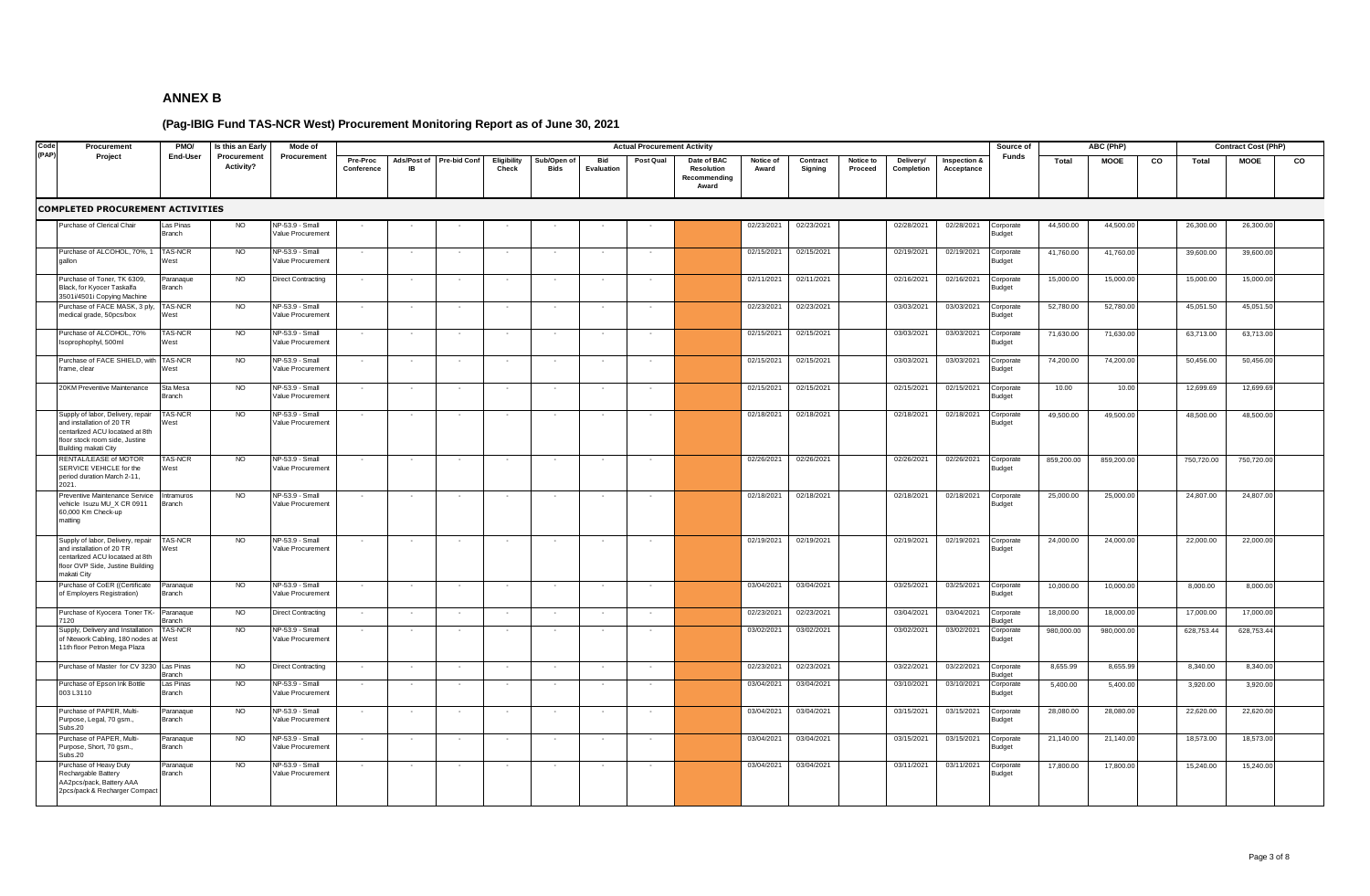| Code<br>(PAP) | Procurement                                                                                                                                                                     | PMO/                         | Is this an Early         | Mode of                              |                          |                   |                     |                      |                            |                          | <b>Actual Procurement Activity</b> |                                                    |                    |                     |                      |                         |                            | Source of                  |            | ABC (PhP)   |           |            | <b>Contract Cost (PhP)</b> |           |
|---------------|---------------------------------------------------------------------------------------------------------------------------------------------------------------------------------|------------------------------|--------------------------|--------------------------------------|--------------------------|-------------------|---------------------|----------------------|----------------------------|--------------------------|------------------------------------|----------------------------------------------------|--------------------|---------------------|----------------------|-------------------------|----------------------------|----------------------------|------------|-------------|-----------|------------|----------------------------|-----------|
|               | Project                                                                                                                                                                         | End-User                     | Procurement<br>Activity? | Procurement                          | Pre-Proc<br>Conference   | Ads/Post of<br>IB | <b>Pre-bid Conf</b> | Eligibility<br>Check | Sub/Open of<br><b>Bids</b> | Bid<br>Evaluation        | Post Qual                          | Date of BAC<br>Resolution<br>Recommending<br>Award | Notice of<br>Award | Contract<br>Signing | Notice to<br>Proceed | Delivery/<br>Completion | Inspection &<br>Acceptance | Funds                      | Total      | <b>MOOE</b> | CO        | Total      | <b>MOOE</b>                | co        |
|               | <b>COMPLETED PROCUREMENT ACTIVITIES</b>                                                                                                                                         |                              |                          |                                      |                          |                   |                     |                      |                            |                          |                                    |                                                    |                    |                     |                      |                         |                            |                            |            |             |           |            |                            |           |
|               | Purchase of Ink FII Type Black<br>UA for Riso SF5130 Ell A                                                                                                                      | Paranaque<br>Branch          | <b>NO</b>                | <b>Direct Contracting</b>            |                          |                   |                     |                      |                            |                          |                                    |                                                    | 03/05/2021         | 03/05/2021          |                      | 03/22/2021              | 03/22/2021                 | Corporate<br>udget         | 8,450.00   | 8,450.00    |           | 8,450.00   | 8,450.00                   |           |
|               | Purchase of Envelope, Mailing<br>with Logo, Window & Letter Head<br>with Logo                                                                                                   | <b>Binondo Brancl</b>        | <b>NO</b>                | NP-53.9 - Small<br>Value Procurement |                          |                   |                     |                      |                            |                          |                                    |                                                    | 03/10/2021         | 03/10/2021          |                      | 03/24/2021              | 03/24/2021                 | Corporate<br><b>Budget</b> | 40,800.00  | 40,800.00   |           | 36,937.50  | 36,937.50                  |           |
|               | Purchase of Envelope, Mailing<br>with Logo, Window & Letter Head<br>with Logo                                                                                                   | asay Branch                  | <b>NO</b>                | NP-53.9 - Small<br>Value Procurement |                          |                   |                     |                      |                            |                          |                                    |                                                    | 03/10/202          | 03/10/2021          |                      | 03/24/2021              | 03/24/2021                 | Corporate<br>Budget        | 46,330.00  | 46,330.00   |           | 43,624.50  | 43,624.50                  |           |
|               | Envelope, Mailing with Logo,<br>Window & Letterhead with Logo                                                                                                                   | as Pinas<br>Branch           | <b>NO</b>                | NP-53.9 - Small<br>Value Procurement | $\sim$                   |                   |                     |                      |                            |                          |                                    |                                                    | 03/10/2021         | 03/10/2021          |                      | 03/24/2021              | 03/24/2021                 | Corporate<br>Budget        | 55,180.00  | 55,180.00   |           | 52,390.50  | 52,390.50                  |           |
|               | Purchase of Acoustic Board (2)                                                                                                                                                  | <b>Binondo Brand</b>         | <b>NO</b>                | NP-53.9 - Small<br>Value Procurement | $\sim$                   |                   |                     |                      | $\sim$                     |                          |                                    |                                                    | 03/04/2021         | 03/04/2021          |                      | 03/18/2021              | 03/18/2021                 | Corporate<br><b>Budget</b> | 12,000.00  | 12,000.00   |           | 10,500.00  | 10,500.00                  |           |
|               | Purchase of Vinyl Tiles Glue                                                                                                                                                    | <b>Binondo Brancl</b>        | <b>NO</b>                | NP-53.9 - Small<br>Value Procurement | $\sim$                   |                   |                     |                      | $\sim$                     | $\sim$                   |                                    |                                                    | 03/04/2021         | 03/04/2021          |                      | 03/18/2021              | 03/18/2021                 | Corporate<br><b>Budget</b> | 1,500.00   | 1,500.00    |           | 1,925.00   | 1,925.00                   |           |
|               | Purchase of Acoustic Board (2 x                                                                                                                                                 | Las Pinas<br><b>Branch</b>   | <b>NO</b>                | NP-53.9 - Small<br>Value Procurement | $\sim$                   |                   |                     |                      | $\sim$                     |                          |                                    |                                                    | 03/04/2021         | 03/04/2021          |                      | 03/18/2021              | 03/18/2021                 | Corporate<br><b>Budget</b> | 8,000.00   | 8,000.00    |           | 6,000.00   | 6,000.00                   |           |
|               | Purchae of Flourscent Tube 36<br>watts, Tube 100watts, 18watts<br>CFL & Ballast                                                                                                 | AS-NCR<br>West               | NO                       | NP-53.9 - Small<br>Value Procurement | $\sim$                   |                   |                     | $\sim$               | $\sim$                     | $\sim$                   | $\sim$                             |                                                    | 03/04/2021         | 03/04/2021          |                      | 03/23/2021              | 03/23/2021                 | Corporate<br>Budget        | 48,750.00  | 48,750.00   |           | 41,575.00  | 41,575.00                  |           |
|               | RENTAL/LEASE of MOTOR<br>SERVICE VEHICLE for the<br>period duration March 12-23,<br>2021                                                                                        | AS-NCR<br>Nest               | <b>NO</b>                | NP-53.9 - Small<br>Value Procurement | $\sim$                   |                   |                     |                      | $\sim$                     | $\overline{\phantom{a}}$ | $\sim$                             |                                                    | 03/11/2021         | 03/11/2021          |                      | 03/11/2021              | 03/11/2021                 | Corporate<br><b>Budget</b> | 859,200.00 | 859,200.00  |           | 750,720.00 | 750,720.00                 |           |
|               | Purchase of ALCOHOL, 70%, 1<br>gallon                                                                                                                                           | <b>TAS-NCR</b><br>Nest       | <b>NO</b>                | NP-53.9 - Small<br>Value Procurement |                          |                   |                     |                      |                            |                          |                                    |                                                    | 03/11/2021         | 03/11/2021          |                      | 03/22/2021              | 03/22/2021                 | orporate<br>udget          | 71,760.00  | 71,760.00   |           | 39,456.00  | 39,456.00                  |           |
|               | 75k Check-up/preventive<br>naintenance Schedule<br>and change oil of service vehicle<br>of Pasay Branch Isuzu MU-X (CR<br>0398) and for replacement of<br>Trattle Body Assembly | Pasay Branch                 | <b>NO</b>                | NP-53.9 - Small<br>Value Procurement |                          |                   |                     |                      |                            |                          |                                    |                                                    | 03/01/2021         | 03/01/2021          |                      | 03/01/2021              | 03/01/2021                 | Corporate<br><b>Budget</b> | 35,000.00  | 35,000.00   |           | 34,443.00  | 34,443.00                  |           |
|               | Purchase of INK CARTRIDGE,<br>Cartridge, (#678), Color & Black                                                                                                                  | <b>Sinondo Brancl</b>        | <b>NO</b>                | NP-53.9 - Small<br>Value Procurement | $\overline{\phantom{a}}$ |                   |                     |                      | $\sim$                     |                          |                                    |                                                    | 03/19/2021         | 03/19/2021          |                      | 03/24/2021              | 03/24/2021                 | Corporate<br>udget         | 3,600.00   | 3,600.00    |           | 2,940.00   | 2,940.00                   |           |
|               | Purchase of Acrylic Table Top<br>Standee nameplate                                                                                                                              | Sta Mesa<br>Branch           | <b>NO</b>                | NP-53.9 - Small<br>Value Procurement |                          |                   |                     |                      |                            |                          |                                    |                                                    | 03/19/2021         | 03/19/2021          |                      | 03/24/2021              | 03/24/2021                 | Corporate<br>3udget        | 5,000.00   | 5,000.00    |           | 4,900.00   | 4,900.00                   |           |
|               | Purchase of VP chair                                                                                                                                                            | Ovp-Tas Ncr<br><b>Branch</b> | <b>NO</b>                | NP-53.9 - Small<br>Value Procurement |                          |                   |                     |                      |                            |                          |                                    |                                                    | 03/11/2021         | 03/11/2021          |                      | 03/22/2021              | 03/22/2021                 | orporate<br>Budget         | 20,000.00  |             | 20,000.00 | 17,000.00  |                            | 17,000.00 |
|               | Purchase of Stationery & Office<br>Supplies                                                                                                                                     | TAS-NCR<br>West              | <b>NO</b>                | Shopping                             | $\sim$                   |                   |                     |                      | $\sim$                     |                          |                                    |                                                    | 03/19/2021         | 03/19/2021          |                      | 03/29/2021              | 03/29/2021                 | Corporate<br>udaet         | 140,160.00 | 140,160.00  |           | 119,190.00 | 119,190.00                 |           |
|               | FOLDER, with Pag-IBIG Fund<br>Loyalty card logo                                                                                                                                 | Loyalty Card<br>Branch       | <b>NO</b>                | NP-53.9 - Small<br>Value Procurement | $\sim$                   |                   |                     |                      | $\sim$                     |                          |                                    |                                                    | 04/05/2021         | 04/05/2021          |                      | 04/10/2021              | 04/10/2021                 | orporate<br><b>Budget</b>  | 100,000.00 | 100,000.00  |           | 39,950.00  | 39,950.0                   |           |
|               | LOYALTY CARD BOOKLET                                                                                                                                                            | Loyalty Card<br>Branch       | NO                       | NP-53.9 - Small<br>Value Procurement |                          |                   |                     |                      |                            |                          |                                    |                                                    | 04/05/2021         | 04/05/2021          |                      | 04/10/2021              | 04/10/2021                 | Corporate<br><b>Budget</b> | 400,000.00 | 400,000.00  |           | 239,600.00 | 239,600.00                 |           |
|               | Purchase of MCDONALD'S<br><b>FLYERS</b>                                                                                                                                         | Loyalty Card<br>Branch       | <b>NO</b>                | NP-53.9 - Small<br>Value Procurement |                          |                   |                     |                      |                            |                          |                                    |                                                    | 04/05/2021         | 04/05/2021          |                      | 04/10/2021              | 04/10/2021                 | Corporate<br><b>Budget</b> | 240,000.00 | 240,000.00  |           | 99,000.00  | 99,000.0                   |           |
|               | Purchase of MCDONALD'S<br>TARPAULIN                                                                                                                                             | Loyalty Card<br>Branch       | <b>NO</b>                | NP-53.9 - Small<br>Value Procurement | $\sim$                   |                   |                     |                      |                            |                          |                                    |                                                    | 04/05/2021         | 04/05/2021          |                      | 04/10/2021              | 04/10/2021                 | Corporate<br><b>Budget</b> | 130,000.00 | 130,000.00  |           | 20,930.00  | 20,930.0                   |           |
|               | urchase of MCDONALD'S<br><b>TENT CARD</b>                                                                                                                                       | oyalty Card<br>Branch        | <b>NO</b>                | NP-53.9 - Small<br>Value Procurement |                          |                   |                     |                      |                            |                          |                                    |                                                    | 04/05/2021         | 04/05/2021          |                      | 04/10/2021              | 04/10/2021                 | orporate<br><b>Budget</b>  | 20,000.00  | 20,000.00   |           | 9,900.00   | 9,900.00                   |           |
|               | Purchase of CARPET TILES                                                                                                                                                        | <b>TAS-NCR</b><br>West       | <b>NO</b>                | NP-53.9 - Small<br>Value Procurement | $\sim$                   |                   |                     |                      | $\sim$                     |                          |                                    |                                                    | 03/30/2021         | 03/30/2021          |                      | 03/30/2021              | 03/30/2021                 | Corporate<br><b>Budget</b> | 959,040.00 | 959,040.00  |           | 941,760.00 | 941,760.00                 |           |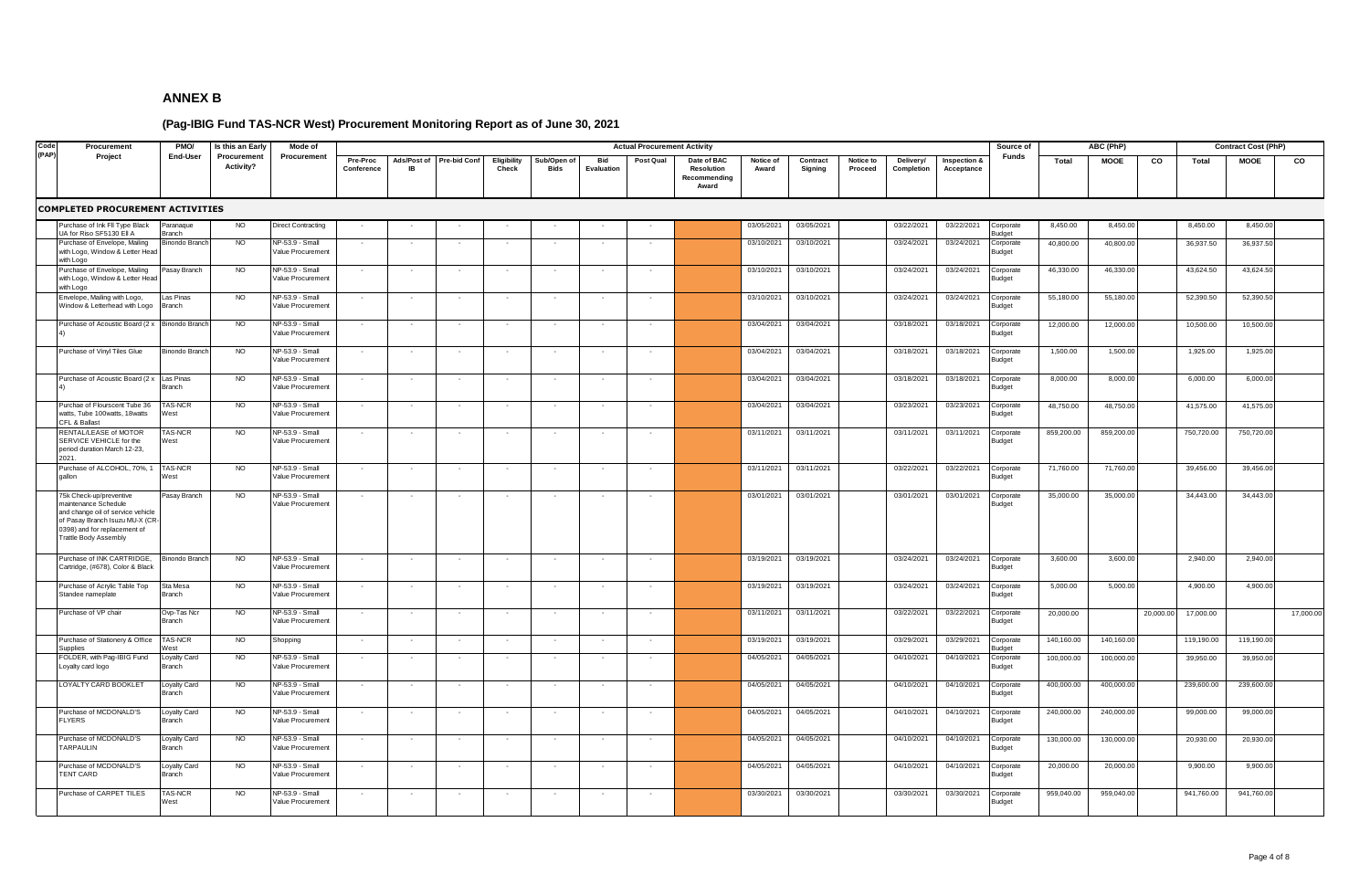| Code<br>Procurement                                                                                                                                                                                                           | PMO/                          | Is this an Early         | Mode of                              |                        |                          |                     |                      |                            |                          | <b>Actual Procurement Activity</b> |                                                           |                    |                     |                      |                         |                            | Source of                  |            | ABC (PhP)   |    |            | <b>Contract Cost (PhP)</b> |    |
|-------------------------------------------------------------------------------------------------------------------------------------------------------------------------------------------------------------------------------|-------------------------------|--------------------------|--------------------------------------|------------------------|--------------------------|---------------------|----------------------|----------------------------|--------------------------|------------------------------------|-----------------------------------------------------------|--------------------|---------------------|----------------------|-------------------------|----------------------------|----------------------------|------------|-------------|----|------------|----------------------------|----|
| (PAP)<br>Project                                                                                                                                                                                                              | End-User                      | Procurement<br>Activity? | Procurement                          | Pre-Proc<br>Conference | Ads/Post of<br><b>IR</b> | <b>Pre-bid Conf</b> | Eligibility<br>Check | Sub/Open of<br><b>Bids</b> | Bid<br>Evaluation        | Post Qual                          | Date of BAC<br><b>Resolution</b><br>Recommending<br>Award | Notice of<br>Award | Contract<br>Signing | Notice to<br>Proceed | Delivery/<br>Completion | Inspection &<br>Acceptance | Funds                      | Total      | <b>MOOE</b> | co | Total      | <b>MOOE</b>                | co |
| <b>COMPLETED PROCUREMENT ACTIVITIES</b>                                                                                                                                                                                       |                               |                          |                                      |                        |                          |                     |                      |                            |                          |                                    |                                                           |                    |                     |                      |                         |                            |                            |            |             |    |            |                            |    |
| RENTAL/LEASE of MOTOR<br>SERVICE VEHICLE date<br>duration March 24 to April 6,<br>2021.                                                                                                                                       | AS-NCR<br>West                | <b>NO</b>                | NP-53.9 - Small<br>Value Procurement |                        |                          |                     |                      |                            |                          |                                    |                                                           | 03/23/2021         | 03/23/2021          |                      | 03/23/2021              | 03/23/2021                 | Corporate<br>Budget        | 910,400.00 | 910,400.00  |    | 800,800.00 | 800,800.00                 |    |
| 50,000KM Check-up/preventive<br>maintenance Schedule,<br>replacement of front wiper<br>blades, brake light bulb vehicle<br>and perform engine wash of<br>Service Vehicle Isuzu MU-X (CF<br>0370) detailed at TAS NCR<br>West. | AS-NCR<br>West                | N <sub>O</sub>           | NP-53.9 - Small<br>Value Procurement |                        |                          |                     |                      |                            |                          |                                    |                                                           | 03/24/2021         | 03/24/2021          |                      | 03/24/2021              | 03/24/2021                 | Corporate<br>Budget        | 14,698.00  | 14,698.00   |    | 14,698.00  | 14,698.00                  |    |
| Purchase of Recharge Compact                                                                                                                                                                                                  | Mso-Ncr West<br>Branch        | <b>NO</b>                | NP-53.9 - Small<br>Value Procurement | $\sim$                 |                          |                     |                      | $\sim$                     | $\sim$                   | $\overline{\phantom{a}}$           |                                                           | 04/14/2021         | 04/14/2021          |                      | 04/19/2021              | 04/19/2021                 | Corporate<br>Budget        | 8,000.00   | 8,000.00    |    | 5,400.00   | 5,400.00                   |    |
| Purchase of Rechargeable<br>Battery AAA 2pcs/pack                                                                                                                                                                             | Mso-Ncr West<br>Branch        | <b>NO</b>                | NP-53.9 - Small<br>Value Procurement |                        |                          |                     |                      |                            |                          |                                    |                                                           | 04/14/2021         | 04/14/2021          |                      | 04/19/2021              | 04/19/2021                 | Corporate<br>Budget        | 60,654.00  | 60,654.00   |    | 7,200.00   | 7,200.00                   |    |
| Purchase of Automatic Alcohol<br>Dispenser table top                                                                                                                                                                          | Mso-Ncr West<br>Branch        | <b>NO</b>                | NP-53.9 - Small<br>Value Procurement |                        |                          |                     |                      | $\sim$                     | $\sim$                   | $\sim$                             |                                                           | 04/14/2021         | 04/14/2021          |                      | 04/19/2021              | 04/19/2021                 | Corporate<br>Budget        | 48,000.00  | 48,000.00   |    | 45,000.00  | 45,000.00                  |    |
| Purchase of Automatic Liquid<br>oap Dispenser                                                                                                                                                                                 | Mso-Ncr West<br>Branch        | <b>NO</b>                | NP-53.9 - Small<br>Value Procurement |                        |                          |                     |                      |                            |                          |                                    |                                                           | 04/14/2021         | 04/14/2021          |                      | 04/19/2021              | 04/19/2021                 | Corporate<br><b>Budget</b> | 36,000.00  | 36,000.00   |    | 33,600.00  | 33,600.00                  |    |
| Purchase of Tissue Dispender                                                                                                                                                                                                  | Mso-Ncr West<br><b>Branch</b> | <b>NO</b>                | NP-53.9 - Small<br>Value Procurement | $\sim$                 |                          |                     |                      | $\sim$                     | $\overline{\phantom{a}}$ |                                    |                                                           | 04/14/2021         | 04/14/2021          |                      | 04/19/2021              | 04/19/2021                 | Corporate<br>Budget        | 12,800.00  | 12,800.00   |    | 11,680.00  | 11,680.00                  |    |
| DUAL WAY INTERCOM                                                                                                                                                                                                             | Mso-Ncr West<br>Branch        | <b>NO</b>                | NP-53.9 - Small<br>Value Procurement | $\sim$                 |                          |                     |                      | $\overline{\phantom{a}}$   | $\sim$                   |                                    |                                                           | 04/14/2021         | 04/14/2021          |                      | 04/19/2021              | 04/19/2021                 | Corporate<br><b>Budget</b> | 395,000.00 | 395,000.00  |    | 387,787.30 | 387,787.30                 |    |
| Purchase of ALCOHOL, 70% 1<br>allon                                                                                                                                                                                           | Mso-Ncr West<br>Branch        | N <sub>O</sub>           | NP-53.9 - Small<br>Value Procurement | $\sim$                 |                          |                     |                      | $\sim$                     |                          |                                    |                                                           | 04/14/2021         | 04/14/2021          |                      | 04/19/2021              | 04/19/2021                 | Corporate<br>Budget        | 182,700.00 | 182,700.00  |    | 91,350.00  | 91,350.00                  |    |
| Purchase of FACE MASK, 3 ply<br>nedical grade, 50pcs/box                                                                                                                                                                      | TAS-NCR<br>Vest               | <b>NO</b>                | NP-53.9 - Small<br>Value Procurement |                        |                          |                     |                      | $\sim$                     |                          |                                    |                                                           | 04/27/2021         | 04/27/2021          |                      | 05/17/2021              | 05/17/2021                 | Corporate<br><b>Budget</b> | 106,400.00 | 106,400.00  |    | 90,820.00  | 90,820.00                  |    |
| urchase of ALCOHOL, 70%<br>soprophophyl, 500ml                                                                                                                                                                                | AS-NCR<br><b>Nest</b>         | N <sub>O</sub>           | NP-53.9 - Small<br>/alue Procurement | $\sim$                 |                          |                     |                      | $\sim$                     |                          |                                    |                                                           | 04/27/2021         | 04/27/2021          |                      | 05/02/2021              | 05/02/2021                 | Corporate<br>Budget        | 144,400.00 | 144,400.00  |    | 121,600.00 | 121,600.00                 |    |
| Purchase of FACE SHIELD, with<br>rame, clear                                                                                                                                                                                  | <b>TAS-NCR</b><br>West        | <b>NO</b>                | NP-53.9 - Small<br>Value Procurement | $\sim$                 | $\sim$                   | $\sim$              | $\sim$               | $\sim$                     | $\sim$                   | $\sim$                             |                                                           | 04/27/2021         | 04/27/2021          |                      | 05/03/2021              | 05/03/2021                 | Corporate<br><b>Budget</b> | 152,000.00 | 152,000.00  |    | 144,400.00 | 144,400.00                 |    |
| Purchase of DISINFECTANT<br>SPRAY, scented                                                                                                                                                                                    | <b>TAS-NCR</b><br>West        | NO                       | NP-53.9 - Small<br>Value Procurement | $\sim$                 |                          |                     | $\sim$               | $\sim$                     | $\sim$                   | $\sim$                             |                                                           | 04/27/2021         | 04/27/2021          |                      | 05/03/2021              | 05/03/2021                 | Corporate<br>Budget        | 152,000.00 | 152,000.00  |    | 150,860.00 | 150,860.00                 |    |
| Purchase of PAPER TOWEL,<br>nterfolded, 210mm X 200mm                                                                                                                                                                         | <b>TAS-NCR</b><br>West        | NO                       | NP-53.9 - Small<br>Value Procurement |                        |                          |                     |                      |                            |                          |                                    |                                                           | 04/27/2021         | 04/27/2021          |                      | 05/03/2021              | 05/03/2021                 | Corporate<br>Budget        | 41,800.00  | 41,800.00   |    | 30,020.00  | 30,020.00                  |    |
| Purchase of Materials for the<br>office transfer                                                                                                                                                                              | <b>TAS-NCR</b><br>West        | <b>NO</b>                | NP-53.9 - Small<br>Value Procurement |                        |                          |                     |                      |                            |                          |                                    |                                                           | 04/27/2021         | 04/27/2021          |                      | 05/02/2021              | 05/02/2021                 | Corporate<br>Budget        | 30,750.00  | 30,750.00   |    | 14,900.00  | 14,900.00                  |    |
| Purchase of Stanchion P+ost, 2<br>neters                                                                                                                                                                                      | Sta Mesa<br>Branch            | <b>NO</b>                | NP-53.9 - Small<br>/alue Procurement |                        |                          |                     |                      |                            |                          |                                    |                                                           | 05/04/2021         | 05/04/2021          |                      | 06/07/2021              | 06/07/2021                 | Corporate<br>Budget        | 27,500.00  | 27,500.00   |    | 23,650.00  | 23,650.00                  |    |
| Purchase of Printer, Multifunction,<br>Cat B                                                                                                                                                                                  | Intramuros<br>Branch          | <b>NO</b>                | NP-53.9 - Small<br>Value Procurement |                        |                          |                     |                      |                            |                          |                                    |                                                           | 05/18/2021         | 05/18/2021          |                      | 05/23/2021              | 05/23/2021                 | Corporate<br>Budget        | 14,000.00  | 14,000.00   |    | 13,950.00  | 13,950.00                  |    |
| lauling Services of Furniture and<br>ixtures and other Equipment of<br>NCR TAS, OVP form Justine<br>Building to Pasay Branch                                                                                                  | iog Branch                    | <b>NO</b>                | NP-53.9 - Small<br>Value Procurement |                        |                          |                     |                      |                            |                          |                                    |                                                           | 05/03/2021         | 05/03/2021          |                      | 05/03/2021              | 05/03/2021                 | Corporate<br>Budget        | 16,000.00  | 16,000.00   |    | 14,560.00  | 14,560.00                  |    |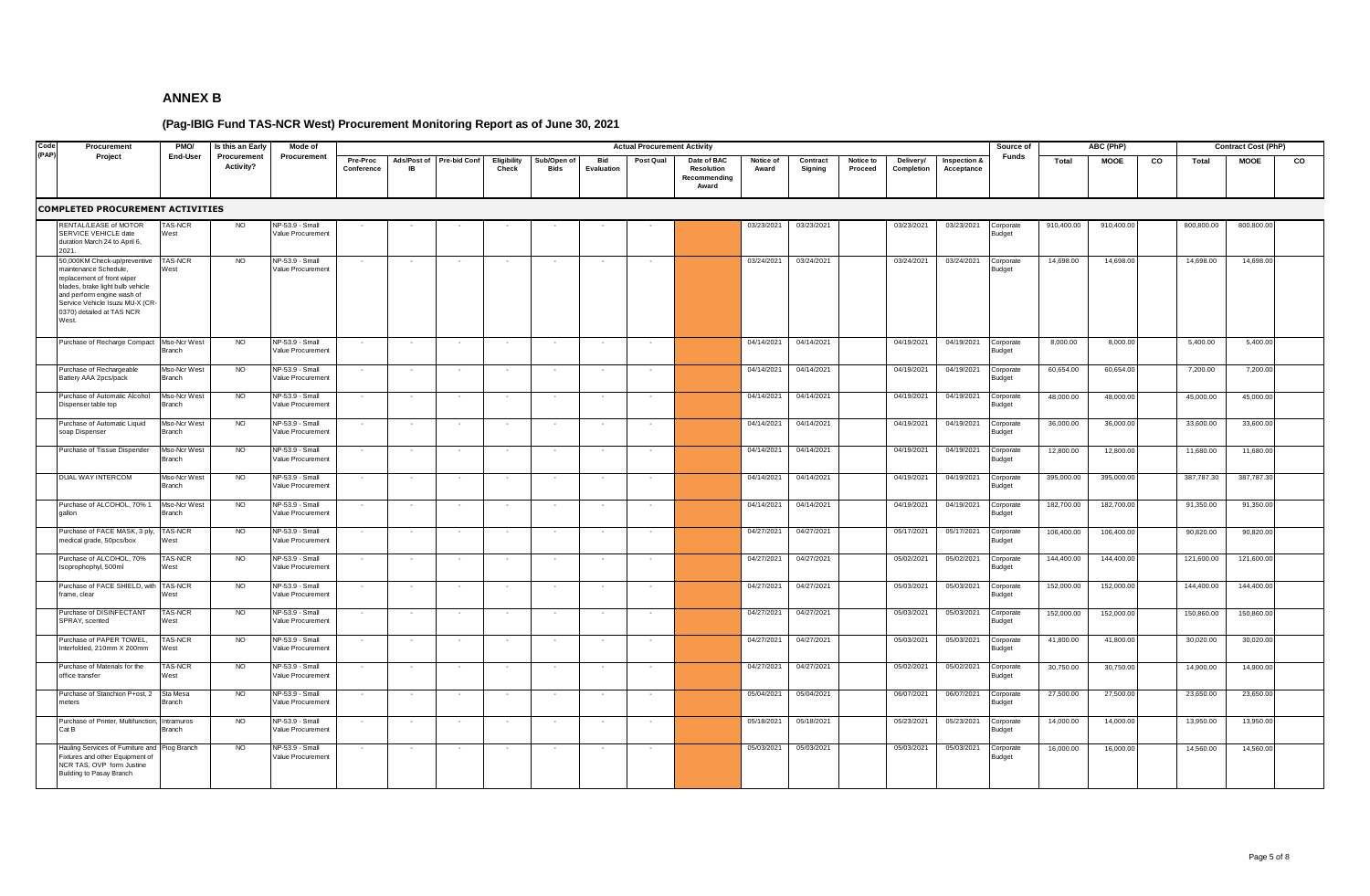| Code  | Procurement                                                                                                                                                        | PMO/                      | Is this an Early         | Mode of                              |                        |                          |                     |                      |                            |                          | <b>Actual Procurement Activity</b> |                                                           |                    |                     |                      |                         |                            | Source of                  |            | ABC (PhP)   |           |            | <b>Contract Cost (PhP)</b> |           |
|-------|--------------------------------------------------------------------------------------------------------------------------------------------------------------------|---------------------------|--------------------------|--------------------------------------|------------------------|--------------------------|---------------------|----------------------|----------------------------|--------------------------|------------------------------------|-----------------------------------------------------------|--------------------|---------------------|----------------------|-------------------------|----------------------------|----------------------------|------------|-------------|-----------|------------|----------------------------|-----------|
| (PAP) | Project                                                                                                                                                            | End-User                  | Procurement<br>Activity? | Procurement                          | Pre-Proc<br>Conference | Ads/Post of<br><b>IR</b> | <b>Pre-bid Conf</b> | Eligibility<br>Check | Sub/Open of<br><b>Bids</b> | Bid<br>Evaluation        | Post Qual                          | Date of BAC<br><b>Resolution</b><br>Recommending<br>Award | Notice of<br>Award | Contract<br>Signing | Notice to<br>Proceed | Delivery/<br>Completion | Inspection &<br>Acceptance | Funds                      | Total      | <b>MOOE</b> | CO        | Total      | <b>MOOE</b>                | co        |
|       | <b>COMPLETED PROCUREMENT ACTIVITIES</b>                                                                                                                            |                           |                          |                                      |                        |                          |                     |                      |                            |                          |                                    |                                                           |                    |                     |                      |                         |                            |                            |            |             |           |            |                            |           |
|       | lauling Services of Furniture and<br>ixtures and other Equipment of<br>NCR TAS, OVP form Pasay<br>Branch to World Center                                           | Piog Branch               | NO.                      | NP-53.9 - Small<br>Value Procurement |                        |                          |                     |                      |                            |                          |                                    |                                                           | 05/03/2021         | 05/03/2021          |                      | 05/03/2021              | 05/03/2021                 | Corporate<br>Budget        | 8,000.00   | 8,000.00    |           | 7,280.00   | 7,280.00                   |           |
|       | Purchase of HDMI Splitter, 8<br>ports                                                                                                                              | Pasay Branch              | <b>NO</b>                | NP-53.9 - Small<br>Value Procurement |                        |                          |                     |                      |                            |                          |                                    |                                                           | 05/18/2021         | 05/18/2021          |                      | 05/23/2021              | 05/23/2021                 | Corporate<br>Budget        | 3,500.00   | 3,500.00    |           | 3,499.00   | 3,499.00                   |           |
|       | Hauling Services of Furniture and<br>ixtures and other Equipment of<br>NCR TAS, OVP form Pasay<br>Branch to World Center                                           | Piog Branch               | <b>NO</b>                | NP-53.9 - Small<br>Value Procurement |                        |                          |                     |                      |                            |                          |                                    |                                                           | 05/24/2021         | 05/24/2021          |                      | 05/24/2021              | 05/24/2021                 | Corporate<br><b>Sudget</b> | 16,000.00  | 16,000.00   |           | 14,560.00  | 14,560.00                  |           |
|       | Purchase of Recharge, Charger<br>or Battery (AA and AAA)                                                                                                           | Pasay Branch              | <b>NO</b>                | NP-53.9 - Small<br>/alue Procurement |                        |                          |                     |                      |                            |                          |                                    |                                                           | 05/13/2021         | 05/13/2021          |                      | 05/18/2021              | 05/18/2021                 | Corporate<br>udget         | 6,000.00   | 6,000.00    |           | 5,400.00   | 5,400.00                   |           |
|       | leavy Duty Rechargable Battery<br><b>AAA 2pcs/pack</b>                                                                                                             | Pasay Branch              | N <sub>O</sub>           | NP-53.9 - Small<br>/alue Procurement |                        |                          |                     |                      |                            |                          |                                    |                                                           | 05/13/2021         | 05/13/2021          |                      | 05/18/2021              | 05/18/2021                 | orporate<br><b>Budget</b>  | 20,000.00  | 20,000.00   |           | 18,000.00  | 18,000.00                  |           |
|       | rojector, Portable Wireless                                                                                                                                        | Loyalty Card<br>Branch    | <b>NO</b>                | NP-53.9 - Small<br>/alue Procurement | $\sim$                 |                          |                     |                      |                            |                          |                                    |                                                           | 05/18/2021         | 05/18/2021          |                      | 05/23/2021              | 05/23/2021                 | Corporate<br>Budget        | 60,000.00  |             | 60,000.00 | 48,495.00  |                            | 48,495.00 |
|       | Purchase of Materials for Acrylic<br>Barrier                                                                                                                       | Pasay Branch              | <b>NO</b>                | NP-53.9 - Small<br>/alue Procurement | $\sim$                 |                          |                     | $\sim$               | $\sim$                     | $\sim$                   | $\sim$                             |                                                           | 05/18/2021         | 05/18/2021          |                      | 05/23/2021              | 05/23/2021                 | Corporate<br>Budget        | 217,570.00 | 217,570.00  |           | 162,746.45 | 162,746.45                 |           |
|       | Purchase of Equipments for the<br>dismantiling of Furnitues of TAS- West<br><b>NCR West</b>                                                                        | AS-NCR                    | <b>NO</b>                | NP-53.9 - Small<br>Value Procurement | $\sim$                 |                          |                     | $\sim$               | $\sim$                     | $\sim$                   | $\sim$                             |                                                           | 05/14/2021         | 05/14/2021          |                      | 05/19/2021              | 05/19/2021                 | Corporate<br>Budget        | 11,910.00  | 11,910.00   |           | 11,790.00  | 11,790.00                  |           |
|       | Supply of labor and materials for<br>nstallation of pick-up roller,<br>stripper pad and pressure roller<br>f duplicator Machine (Riso SF<br>5130)                  | Pasay Branch              | <b>NO</b>                | NP-53.9 - Small<br>Value Procurement |                        |                          |                     |                      |                            |                          |                                    |                                                           | 05/11/2021         | 05/11/2021          |                      | 05/16/2021              | 05/16/2021                 | Corporate<br>Budget        | 11,000.00  | 11,000.00   |           | 9,642.00   | 9,642.00                   |           |
|       | Purchase of Materials to be used<br>or the transfer of office space of<br><b>TAS West</b>                                                                          | TAS-NCR<br>West           | <b>NO</b>                | NP-53.9 - Small<br>Value Procurement | $\sim$                 |                          |                     |                      | $\sim$                     | $\sim$                   |                                    |                                                           | 05/14/2021         | 05/14/2021          |                      | 05/19/2021              | 05/19/2021                 | Corporate<br>Budget        | 28,250.00  | 28,250.00   |           | 23,800.00  | 23,800.00                  |           |
|       | Purchase of Stationery & Office<br>supplies for the 3rd Quarter                                                                                                    | <b>Binondo Branch</b>     | <b>NO</b>                | Shopping                             |                        |                          |                     |                      | $\sim$                     |                          |                                    |                                                           | 06/02/2021         | 06/02/2021          |                      | 06/09/2021              | 06/09/2021                 | Corporate<br><b>Budget</b> | 412,310.00 | 412,310.00  |           | 342,985.40 | 342,985.40                 |           |
|       | Purchase of Fan, electric                                                                                                                                          | Mso-Area Head<br>Branch   | <b>NO</b>                | NP-53.9 - Small<br>Value Procurement |                        |                          |                     |                      |                            |                          |                                    |                                                           | 06/11/2021         | 06/11/2021          |                      | 06/24/2021              | 06/24/2021                 | Corporate<br>Budget        | 2,000.00   | 2,000.00    |           | 1,975.00   | 1,975.00                   |           |
|       | urchase of Ionizer                                                                                                                                                 | Mso-Area Hea<br>Branch    | NO                       | NP-53.9 - Small<br>Value Procurement |                        |                          |                     |                      | $\overline{\phantom{a}}$   |                          |                                    |                                                           | 06/11/2021         | 06/11/2021          |                      | 06/24/2021              | 06/24/2021                 | Corporate<br>Budget        | 3,000.00   | 3,000.00    |           | 4,500.00   | 4,500.00                   |           |
|       | Supply of labor and materials for<br>the dismantling of various<br>airconditioning unit located at<br>lustine Building including the pull-<br>out of outdoor units | <b>TAS-NCR</b><br>West    | NO                       | NP-53.9 - Small<br>Value Procurement |                        |                          |                     |                      | $\sim$                     | $\overline{\phantom{a}}$ | $\sim$                             |                                                           | 05/19/2021         | 05/19/2021          |                      | 05/19/2021              | 05/19/2021                 | Corporate<br>Budget        | 49,500.00  | 49,500.00   |           | 48,500.00  | 48,500.00                  |           |
|       | Purchase of Materials for the<br>nstallation of acrylic barrier                                                                                                    | <b>Binondo Branc</b>      | <b>NO</b>                | NP-53.9 - Small<br>Value Procurement |                        |                          |                     |                      | $\sim$                     |                          |                                    |                                                           | 06/07/2021         | 06/07/2021          |                      | 06/07/2021              | 06/07/2021                 | Corporate<br>udget         | 26,590.00  | 26,590.00   |           | 16,803.65  | 16,803.65                  |           |
|       | Purchase of Various painting<br>Material for Binondo Branch                                                                                                        | <b>Binondo Branch</b>     | <b>NO</b>                | NP-53.9 - Small<br>Value Procurement |                        |                          |                     |                      |                            |                          |                                    |                                                           | 05/28/2021         | 05/28/2021          |                      | 06/02/2021              | 06/02/2021                 | <b>Corporate</b><br>Budget | 71,300.00  | 71,300.00   |           | 71,300.00  | 71,300.00                  |           |
|       | Purchae of Electrical Materials                                                                                                                                    | <b>TAS-NCR</b><br>Vest    | <b>NO</b>                | NP-53.9 - Small<br>Value Procurement |                        |                          |                     |                      |                            |                          |                                    |                                                           | 06/07/2021         | 06/07/2021          |                      | 06/12/2021              | 06/12/2021                 | orporate<br>ludget         | 54,850.00  | 54,850.00   |           | 52,900.00  | 52,900.00                  |           |
|       | Purchase of Fan, Electric                                                                                                                                          | aranaque<br><b>Branch</b> | <b>NO</b>                | NP-53.9 - Small<br>Value Procurement |                        |                          |                     |                      | $\sim$                     |                          |                                    |                                                           | 06/11/2021         | 06/11/2021          |                      | 06/16/2021              | 06/16/2021                 | <b>Corporate</b><br>udget  | 4,000.00   | 4,000.00    |           | 3,950.00   | 3,950.00                   |           |
|       | Purchase of Wireless<br><b>Microphone</b>                                                                                                                          | aranaque<br><b>Branch</b> | <b>NO</b>                | NP-53.9 - Small<br>Value Procurement | $\sim$                 |                          |                     |                      | $\overline{\phantom{a}}$   |                          |                                    |                                                           | 06/11/2021         | 06/11/2021          |                      | 06/24/2021              | 06/24/2021                 | orporate<br>udget          | 5,000.00   | 5,000.00    |           | 4,500.00   | 4,500.00                   |           |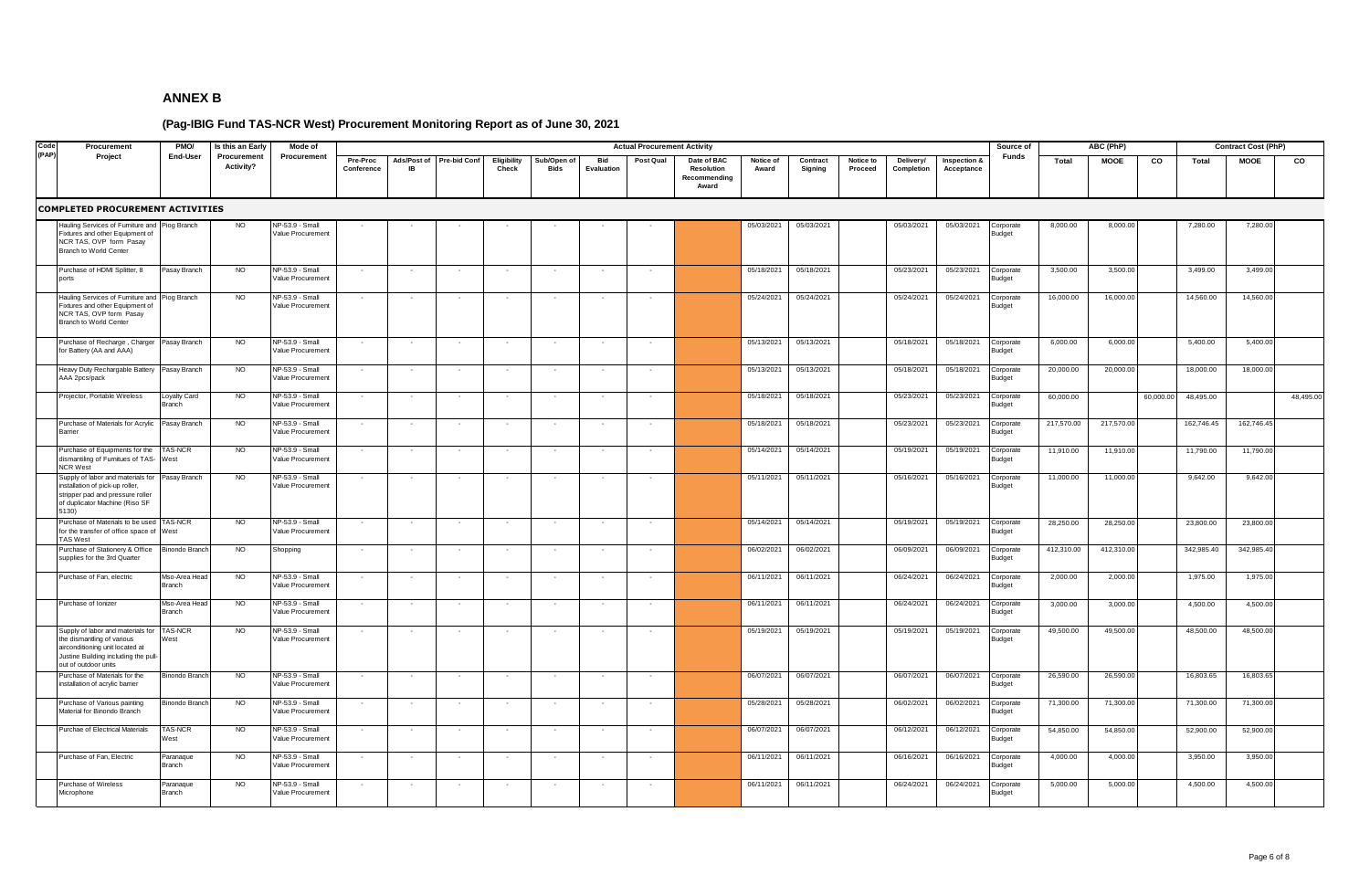| Code  | Procurement                                                                                                                                               | PMO/                       | Is this an Early                | Mode of                              |                        |                          |                     |                          |                            |                          | <b>Actual Procurement Activity</b> |                                                    |                    |                     |                      |                         |                            | Source of                  |            | ABC (PhP)   |           |            | <b>Contract Cost (PhP)</b> |           |
|-------|-----------------------------------------------------------------------------------------------------------------------------------------------------------|----------------------------|---------------------------------|--------------------------------------|------------------------|--------------------------|---------------------|--------------------------|----------------------------|--------------------------|------------------------------------|----------------------------------------------------|--------------------|---------------------|----------------------|-------------------------|----------------------------|----------------------------|------------|-------------|-----------|------------|----------------------------|-----------|
| (PAP) | Project                                                                                                                                                   | End-User                   | Procurement<br><b>Activity?</b> | Procurement                          | Pre-Proc<br>Conference | Ads/Post of<br><b>IR</b> | <b>Pre-bid Conf</b> | Eligibility<br>Check     | Sub/Open of<br><b>Bids</b> | Bid<br><b>Evaluation</b> | Post Qual                          | Date of BAC<br>Resolution<br>Recommending<br>Award | Notice of<br>Award | Contract<br>Signing | Notice to<br>Proceed | Delivery/<br>Completion | Inspection &<br>Acceptance | Funds                      | Total      | <b>MOOE</b> | CO        | Total      | <b>MOOE</b>                | co        |
|       | <b>COMPLETED PROCUREMENT ACTIVITIES</b>                                                                                                                   |                            |                                 |                                      |                        |                          |                     |                          |                            |                          |                                    |                                                    |                    |                     |                      |                         |                            |                            |            |             |           |            |                            |           |
|       | Supply of labor, materials and<br>nstallation of 2 units 5 tr ceiling<br>assette:                                                                         | Intramuros<br>Branch       | <b>NO</b>                       | NP-53.9 - Small<br>/alue Procurement |                        |                          |                     |                          |                            |                          |                                    |                                                    | 05/26/2021         | 05/26/2021          |                      | 05/26/2021              | 05/26/2021                 | orporate:<br><b>Budget</b> | 49,000.00  | 49,000.00   |           | 48,200.00  | 48,200.00                  |           |
|       | Disposal of Construction Debris<br>of Justine and Atrium Bldg                                                                                             | <b>TAS-NCR</b><br>West     | <b>NO</b>                       | NP-53.9 - Small<br>Value Procurement |                        |                          |                     |                          |                            |                          |                                    |                                                    | 05/24/2021         | 05/24/2021          |                      | 05/24/2021              | 05/24/2021                 | Corporate<br>Budget        | 46,200.00  | 46,200.00   |           | 44,000.00  | 44,000.00                  |           |
|       | rovision of consultancy services<br>of a physician to be assigne at<br>TAS NCR West for a period of<br>Six months fron July to<br>December 2021           | AS-NCR<br>West             | <b>NO</b>                       | NP-53.9 - Small<br>Value Procurement |                        |                          |                     |                          |                            |                          |                                    |                                                    | 06/21/2021         | 06/21/2021          |                      | 06/21/2021              | 06/21/2021                 | Corporate<br>Budget        | 240,000.00 | 240,000.00  |           | 240,000.00 | 240,000.00                 |           |
|       | Purchase of Printer, Multi<br>fiunction, cat B                                                                                                            | Pasay Branch               | NO                              | NP-53.9 - Small<br>Value Procurement |                        |                          |                     |                          | $\sim$                     |                          |                                    |                                                    | 06/08/2021         | 06/08/2021          |                      | 06/13/2021              | 06/13/2021                 | Corporate<br>Budget        | 14,000.00  | 14,000.00   |           | 13,950.00  | 13,950.00                  |           |
|       | Purchase of Money Counter                                                                                                                                 | Sta Mesa<br>Branch         | <b>NO</b>                       | NP-53.9 - Small<br>Value Procurement | $\sim$                 | $\sim$                   | $\sim$              | $\sim$                   | $\sim$                     | $\sim$                   | $\sim$                             |                                                    | 06/08/2021         | 06/08/2021          |                      | 06/23/2021              | 06/23/2021                 | Corporate<br>3udget        | 27,560.00  |             | 27,560.00 | 27,500.00  |                            | 27,500.00 |
|       | Purchae of Plumbing Materials                                                                                                                             | Pasay Branch               | <b>NO</b>                       | NP-53.9 - Small<br>Value Procurement |                        |                          |                     |                          | $\sim$                     |                          | $\sim$                             |                                                    | 06/02/2021         | 06/02/2021          |                      | 06/07/2021              | 06/07/2021                 | Corporate<br><b>Budget</b> | 5,200.00   | 5,200.00    |           | 4,820.00   | 4,820.00                   |           |
|       | Supply of Labor and Materials for<br>he hauling, transfer and<br>installation of 2 unit 5tr floor<br>nounted aircon                                       | Pasay Branch               | NO                              | NP-53.9 - Small<br>Value Procurement | $\sim$                 |                          |                     | $\overline{\phantom{a}}$ | $\sim$                     |                          | $\sim$                             |                                                    | 05/31/2021         | 05/31/2021          |                      | 05/31/2021              | 05/31/2021                 | Corporate<br>Budget        | 49,000.00  | 49,000.00   |           | 48,250.00  | 48,250.00                  |           |
|       | reventive Maintenance Service<br>Vehicle Honda Mobillo 40k                                                                                                | Las Pinas<br><b>Branch</b> | <b>NO</b>                       | <b>Direct Contracting</b>            | $\sim$                 |                          |                     | $\sim$                   | $\sim$                     | $\bar{\phantom{a}}$      | $\sim$                             |                                                    | 06/04/2021         | 06/04/2021          |                      | 06/04/2021              | 06/04/2021                 | Corporate<br>Budget        | 25,000.00  | 25,000.00   |           | 21,113.47  | 21,113.47                  |           |
|       | Purchase of Ink Fil Type Black<br>UA for Riso SF 5130 ELL A                                                                                               | Paranaque<br>Branch        | <b>NO</b>                       | <b>Direct Contracting</b>            | $\sim$                 | $\sim$                   | $\sim$              | $\sim$                   | $\sim$                     | $\sim$                   | $\sim$                             |                                                    | 05/28/2021         | 05/28/2021          |                      | 06/02/2021              | 06/02/2021                 | Corporate<br><b>Budget</b> | 16,900.00  | 16,900.00   |           | 16,900.00  | 16,900.00                  |           |
|       | urchae of Toner TK-7120 for<br>vocera Machine                                                                                                             | Paranaque<br>Branch        | <b>NO</b>                       | <b>Direct Contracting</b>            |                        |                          |                     |                          |                            |                          |                                    |                                                    | 06/02/2021         | 06/02/2021          |                      | 06/08/2021              | 06/08/2021                 | orporate<br>udget          | 16,900.00  | 16,900.00   |           | 3,380.00   | 3,380.00                   |           |
|       | urchase of Envelope, mailing<br>with Logo, Window # 10 3x<br>500pcs /box)                                                                                 | Las Pinas<br><b>Branch</b> | <b>NO</b>                       | NP-53.9 - Small<br>Value Procurement |                        |                          |                     |                          | $\overline{\phantom{a}}$   |                          | $\overline{\phantom{a}}$           |                                                    | 06/30/2021         | 06/30/2021          |                      | 07/05/2021              | 07/05/2021                 | orporate<br>Budget         | 15,996.00  | 15,996.00   |           | 11,000.00  | 11,000.00                  |           |
|       | Purchase of Materials for the<br>ransfer of Office Space of TAS<br>Nest                                                                                   | TAS-NCR<br>West            | <b>NO</b>                       | NP-53.9 - Small<br>Value Procurement |                        |                          |                     |                          |                            |                          |                                    |                                                    | 06/03/2021         | 06/03/2021          |                      | 06/08/2021              | 06/08/2021                 | Corporate<br>Budget        | 800.00     | 800.00      |           | 860.00     | 860.00                     |           |
|       | Supply of labor, materials for the<br>check-up/repair of two (2) units<br>20TR Aircon installed in<br>ntramuros Branch                                    | Intramuros<br>Branch       | <b>NO</b>                       | NP-53.9 - Small<br>Value Procurement |                        |                          |                     |                          |                            |                          |                                    |                                                    | 06/22/2021         | 06/22/2021          |                      | 06/22/2021              | 06/22/2021                 | Corporate<br>Budget        | 49,000.00  | 49,000.00   |           | 48,000.00  | 48,000.00                  |           |
|       | lauling Service for various<br>inserviceable PPE from Justine<br><b>Building to Atrium</b>                                                                | <b>TAS-NCR</b><br>West     | <b>NO</b>                       | NP-53.9 - Small<br>Value Procurement |                        |                          |                     |                          | $\overline{\phantom{a}}$   |                          |                                    |                                                    | 06/04/2021         | 06/04/2021          |                      | 06/04/2021              | 06/04/2021                 | Corporate<br>Budget        | 46,200.00  | 46,200.00   |           | 44,000.00  | 44,000.00                  |           |
|       | Purchase of Storage Box                                                                                                                                   | <b>TAS-NCR</b><br>West     | <b>NO</b>                       | NP-53.9 - Small<br>Value Procurement |                        |                          |                     |                          |                            |                          |                                    |                                                    | 06/07/2021         | 06/07/2021          |                      | 06/12/2021              | 06/12/2021                 | Corporate<br>Budget        | 40,000.00  | 40,000.00   |           | 27,000.00  | 27,000.00                  |           |
|       | Purchase of Paper Stationery,<br>etterhead with logo (letter Size)                                                                                        | <b>TAS-NCR</b><br>West     | <b>NO</b>                       | Shopping                             |                        |                          |                     |                          |                            |                          |                                    |                                                    | 06/30/2021         | 06/30/2021          |                      | 07/05/2021              | 07/05/2021                 | Corporate<br>Budget        | 7,272.00   | 7,272.00    |           | 10,320.00  | 10,320.00                  |           |
|       | urchase of Envelope, mailing<br>with Logo, Window # 10 3x<br>500pcs /box)                                                                                 | <b>TAS-NCR</b><br>West     | <b>NO</b>                       | NP-53.9 - Small<br>Value Procurement |                        |                          |                     |                          |                            |                          |                                    |                                                    | 06/30/2021         | 06/30/2021          |                      | 07/05/2021              | 07/05/2021                 | Corporate<br>Budget        | 23,490.00  | 23,490.00   |           | 18,000.00  | 18,000.00                  |           |
|       | Purchase of Push cart                                                                                                                                     | Las Pinas<br>Branch        | NO                              | NP-53.9 - Small<br>Value Procurement |                        |                          |                     |                          |                            |                          |                                    |                                                    | 06/07/2021         | 06/07/2021          |                      | 06/12/2021              | 06/12/2021                 | Corporate<br><b>Budget</b> | 3,500.00   | 3,500.00    |           | 3,200.00   | 3,200.00                   |           |
|       | Supply of Labor and Materials for Paranaque<br>the hauling, transfer and<br>installation of 1 unit 5tr floor<br>mounted aircon and 5TR Ceiling<br>Mounted | Branch                     | <b>NO</b>                       | <b>Direct Contracting</b>            |                        |                          |                     |                          |                            |                          |                                    |                                                    | 06/07/2021         | 06/07/2021          |                      | 06/07/2021              | 06/07/2021                 | Corporate<br>Budget        | 49,000.00  | 49,000.00   |           | 48,250.00  | 48,250.00                  |           |
|       | urchase of Materials for the<br>installation of acrylic barrier                                                                                           | ntramuros<br>Branch        | <b>NO</b>                       | NP-53.9 - Small<br>Value Procurement |                        |                          |                     |                          |                            |                          |                                    |                                                    | 06/16/2021         | 06/16/2021          |                      | 06/30/2021              | 06/30/2021                 | orporate<br>Budget         | 262,050.00 | 262,050.00  |           | 178,173.00 | 178,173.00                 |           |